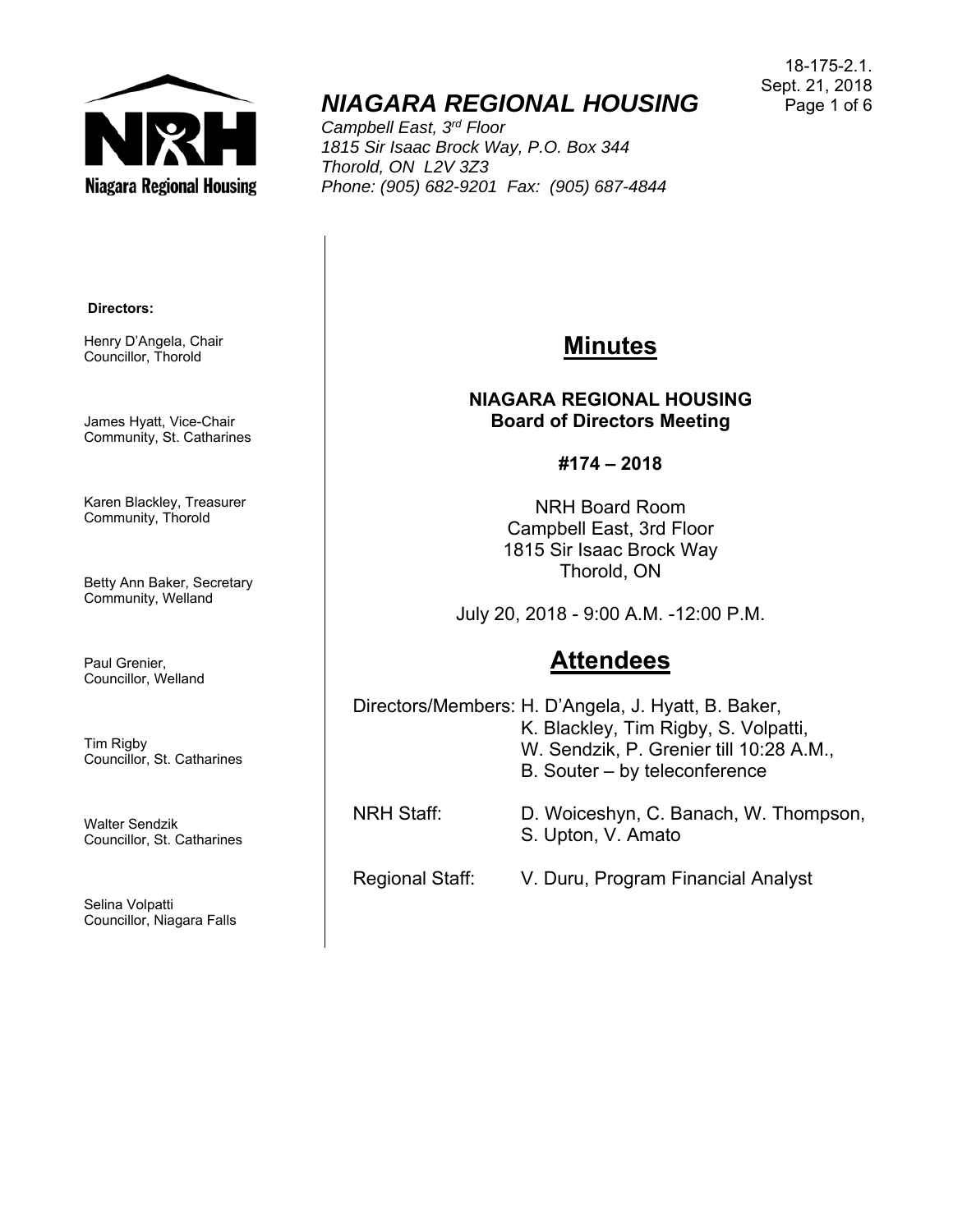A quorum being present, the meeting was called to order at 9:00 A.M.

#### **1. Adoption of Agenda/Declaration of Conflict**

*Moved by K. Blackley Seconded by J. Hyatt*

#### *That the agenda be ADOPTED.*

No conflicts were declared.

#### **2. Approval of Minutes**

- 2.1. Minutes of the June 15, 2018 Meeting
- 2.1.1. Minutes of the July 10, 2018 Special Meeting

*Moved by T. Rigby Seconded by W. Sendzik*

#### *That the minutes of the June 15, and July 10, 2018 meetings be ADOPTED.*

 *CARRIED* 

- 2.2. Business Arising
	- 2.2.1. Carlton Street Development Update #13- July 6, 2018 18-174-2.2.1.
	- 2.2.2. Budget Snapshot of Carlton St. New Development as of July 11, 2018  $-18-174-2.2.2$ .

*Moved by W. Sendzik Seconded by T. Rigby* 

*That the NRH Board of Directors RECEIVE 18-174-2.2.1., Carlton Street Development Update #13 and 18-174-2.2.2. Budget Snapshot of Carlton St. New Development as of July 11, 2018, for information.* 

*CARRIED* 

- **3.** Presentation provided with item 4.2. Proposed NRH 2019 Capital Budget
- **4.** Reports
	- 4.1. Cancellation of Cap and Trade Program Report 18-174-4.1.

Staff provided an update to the report: Cap and Trade effected both the Social Housing Apartment Improvement Program (SHAIP) and the Green Ontario Social Housing Fund (GreenON); SHAIP funding

*CARRIED*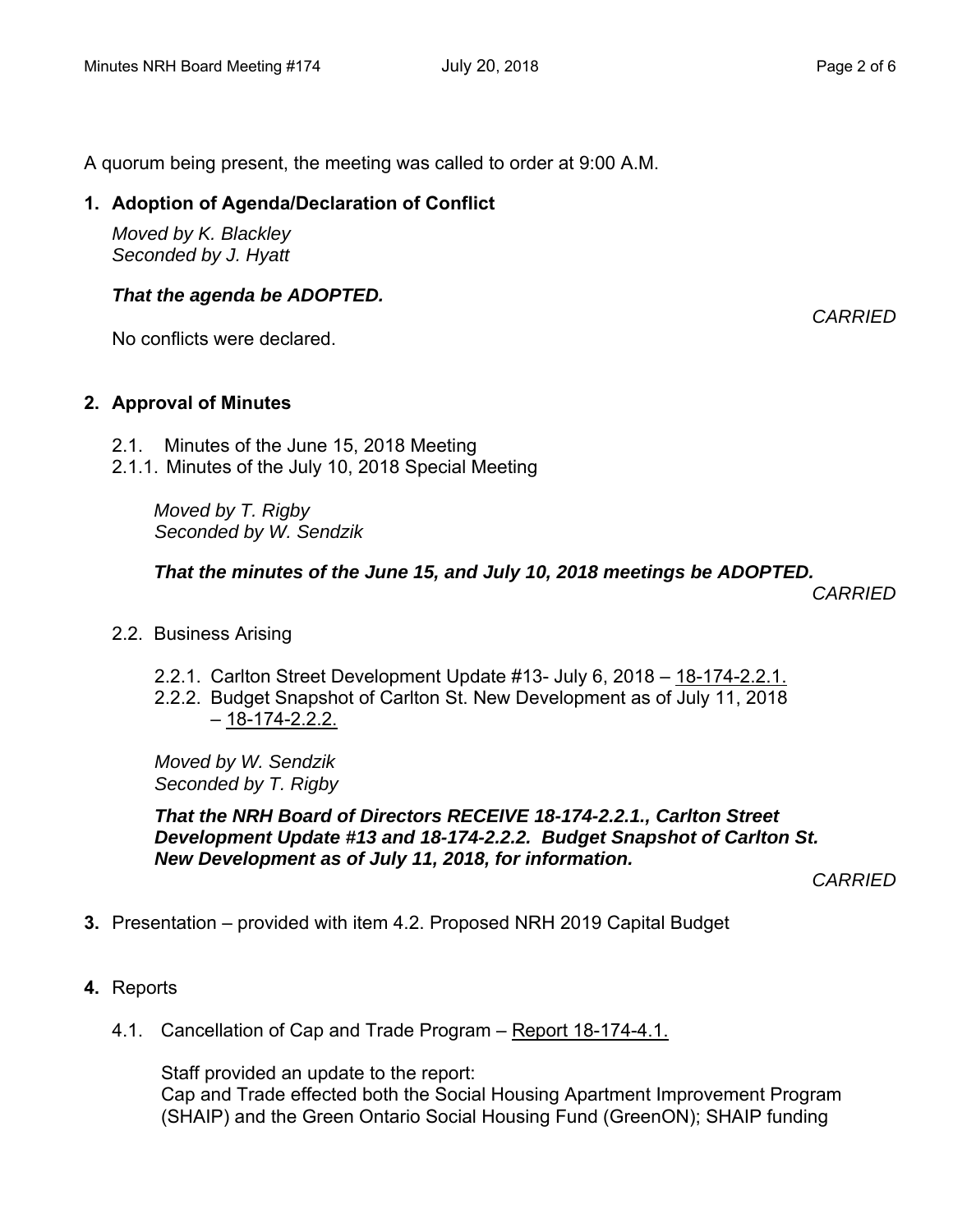*Moved by W. Sendzik Seconded by K. Blackley*

*That the Niagara Regional Housing Board of Directors RECEIVES the report on Cancellation of the Cap and Trade Program, for information.* 

#### *CARRIED*

Staff was advised to track jobs that were scheduled to be funded by these programs and proceed with the replacement of those assets through the yearly Capital Budget.

Action by: C. Banach

4.2. Proposed Niagara Regional Housing 2019 Capital Budget Submission – Report 18- 174-4.2.

*Moved by J. Hyatt Seconded by B. Baker* 

- *1) That the Niagara Regional Housing (NRH) Board of Directors APPROVES the proposed NRH 2019 Capital Budget Submission as presented in Appendix A*
- 2) *That the NRH Board of Directors RECEIVES the Proposed 10-Year Capital Plan as presented in Appendix B.*

*CARRIED* 

V. Duru distributed a hard copy of her 2019 Capital Budget & 10-Year Capital Plan slideshow presentation.

Highlights:

- Development of new units contingent on federal/provincial funding announcements and Regional financing capacity
- Most NRH units in very good condition, proposed jobs based on Building Condition Assessments to preserve assets & save on utility costs – NRH did well compared to other Service Manager areas
- Review of owned-units portfolio; consideration for right-sizing asset mix through further development, intensification, and/or sale or disposal
- NRH Contribution to the owned units reserves was reduced in past years to meet Regional Budget Guidelines.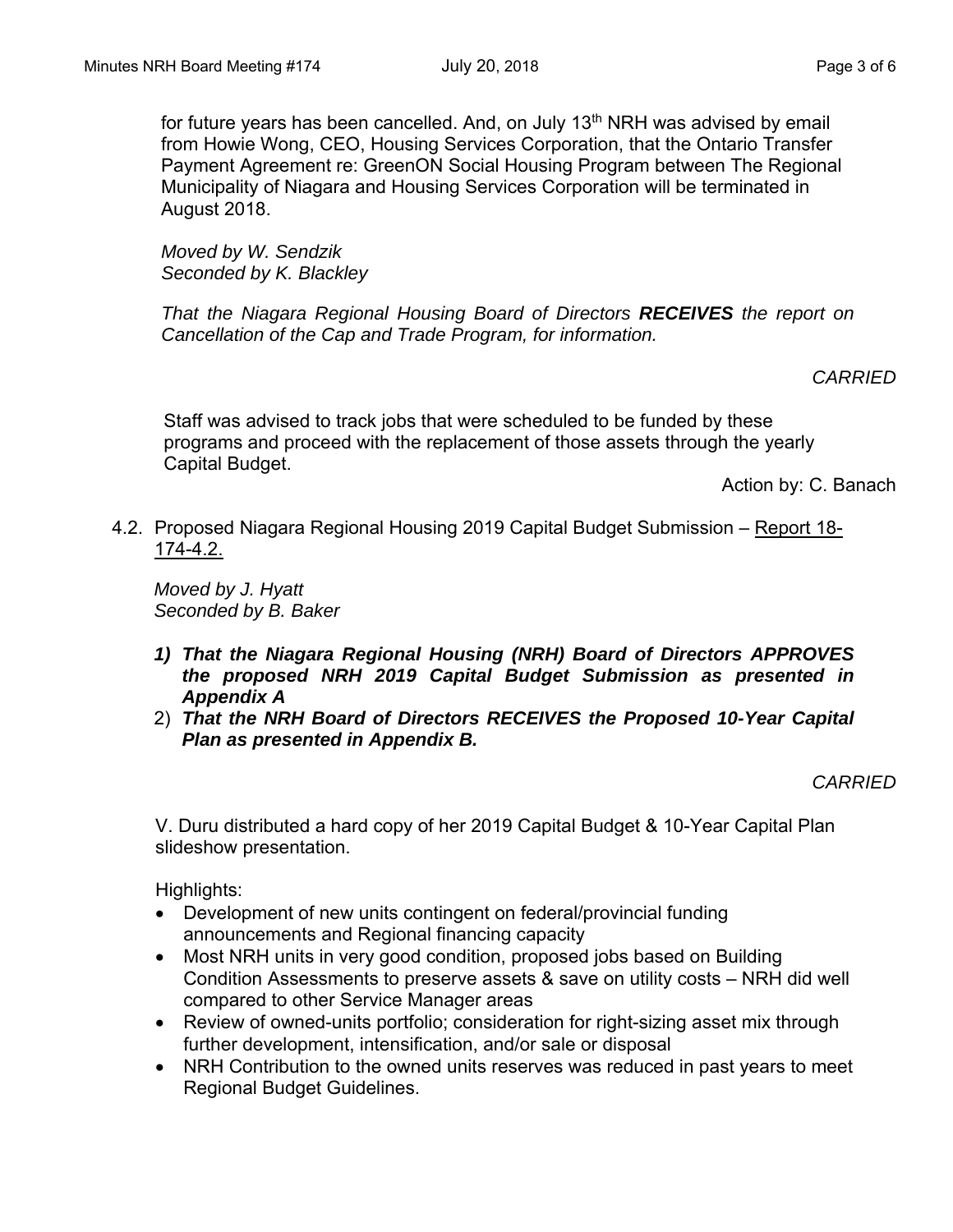Information requests: Provide cost of Carlton St. per square foot, plus square foot cost for LEEDS improvements. – S. Volpatti

Action by: C. Banach

**5.** New Business

There was no new business

- 6. Chief Executive Officers Report
	- 6.1. Financial Statements as at May 31, 2018

*Moved by T. Rigby Seconded by J. Hyatt*

#### *That the NRH Board of Directors APPROVE the Financial Statements as at May 31, 2018.*

*CARRIED* 

*Moved by W. Sendzik Seconded by T. Rigby* 

*That staff be directed to bring back report regarding possibility of, and process to access, NRH provider reserve, to fund a Provider emergency.* 

*CARRIED* 

*Action by: S. Upton & V. Duru* 

- 7. Committee/Advisory Group Meeting Minutes
	- 7.1. Minutes of Executive Committee July 6, 2018 Meeting

*Moved by T. Rigby Seconded by K. Blackley* 

#### *That the minutes of the July 6, 2018 Executive Committee meeting be RECEIVED for information.*

*CARRIED* 

Question was asked regarding status of the Housing Provider Advisory Group (PAG) meetings. B. Baker is the Board representative to this group. In an effort to make best use of provider and NRH staff time, meetings are usually held when provider input is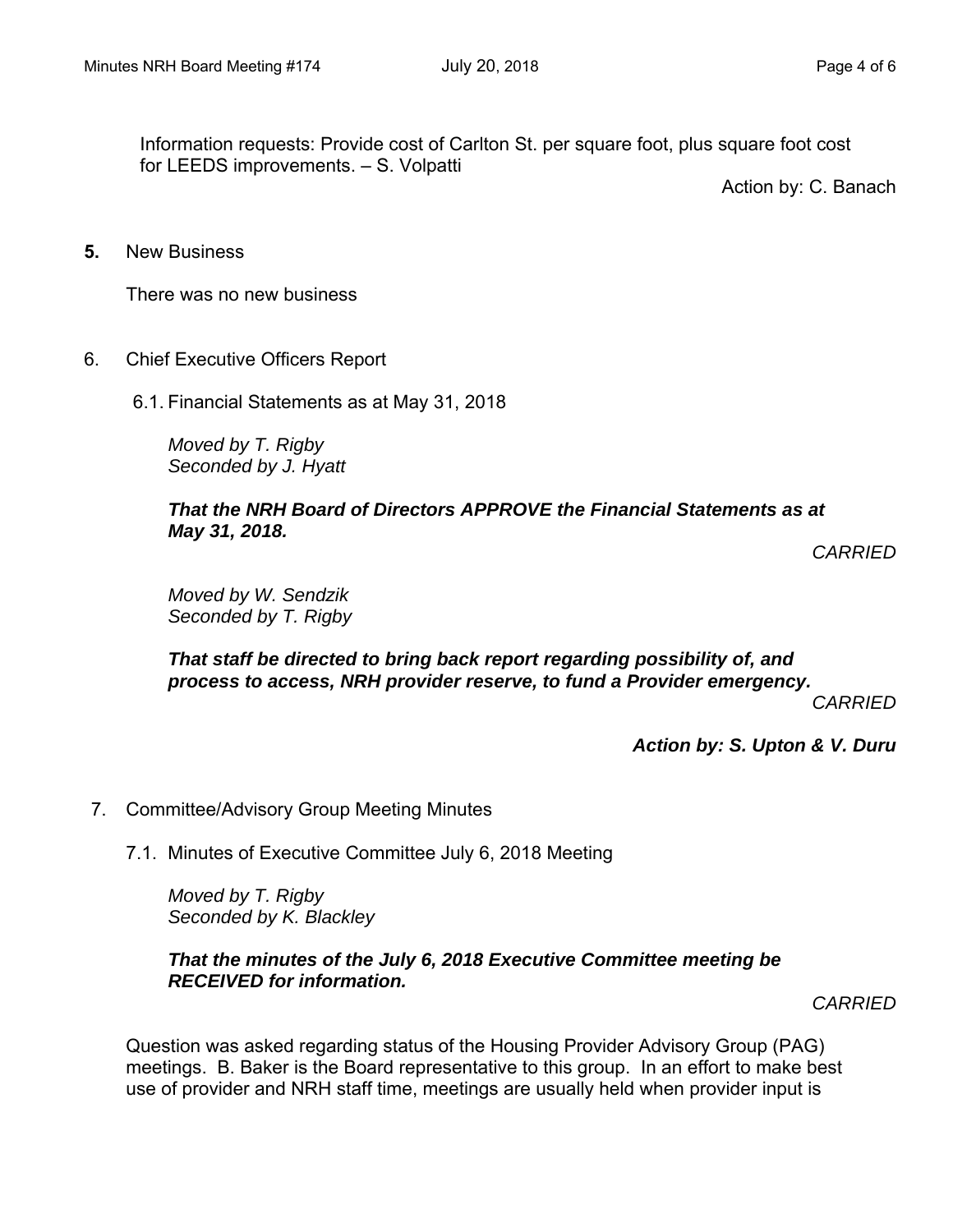needed as new policies or processes are being developed that will affect housing providers. B. Baker will work with staff to arrange a meeting with housing providers in the Fall and reconvene PAG.

8. For Information

No Correspondence/media items.

9. Other Business

There was no other business.

P. Grenier left the meeting at 10:28 A.M. With the exception of The CEO, Manager Housing Operations and EA all other staff left the meeting.

10. Closed Session –  $10.28$  A M.

*Moved by J. Hyatt Seconded by K. Blackley* 

*That the NRH Board of Directors MOVE INTO closed session to receive information of a confidential nature regarding litigation or potential litigation, including matters before administrative tribunals, affecting the municipality or local board – Stamford Kiwanis Update and personal matters about identifiable individuals including municipal or local board employees –Staffing Update; and, that update on Carlton St. litigation be added to the agenda.* 

*CARRIED* 

- 10.1. Stamford Kiwanis Update
- 10.2. Carlton Street Legal Update

C. Banach left the meeting at 10:32 A.M.

10.3. Staffing Update

10.a. 10:32 A.M. *Moved by T. Rigby Seconded by S. Volpatti* 

*That the NRH Board of Directors RISE without report.* 

*CARRIED*